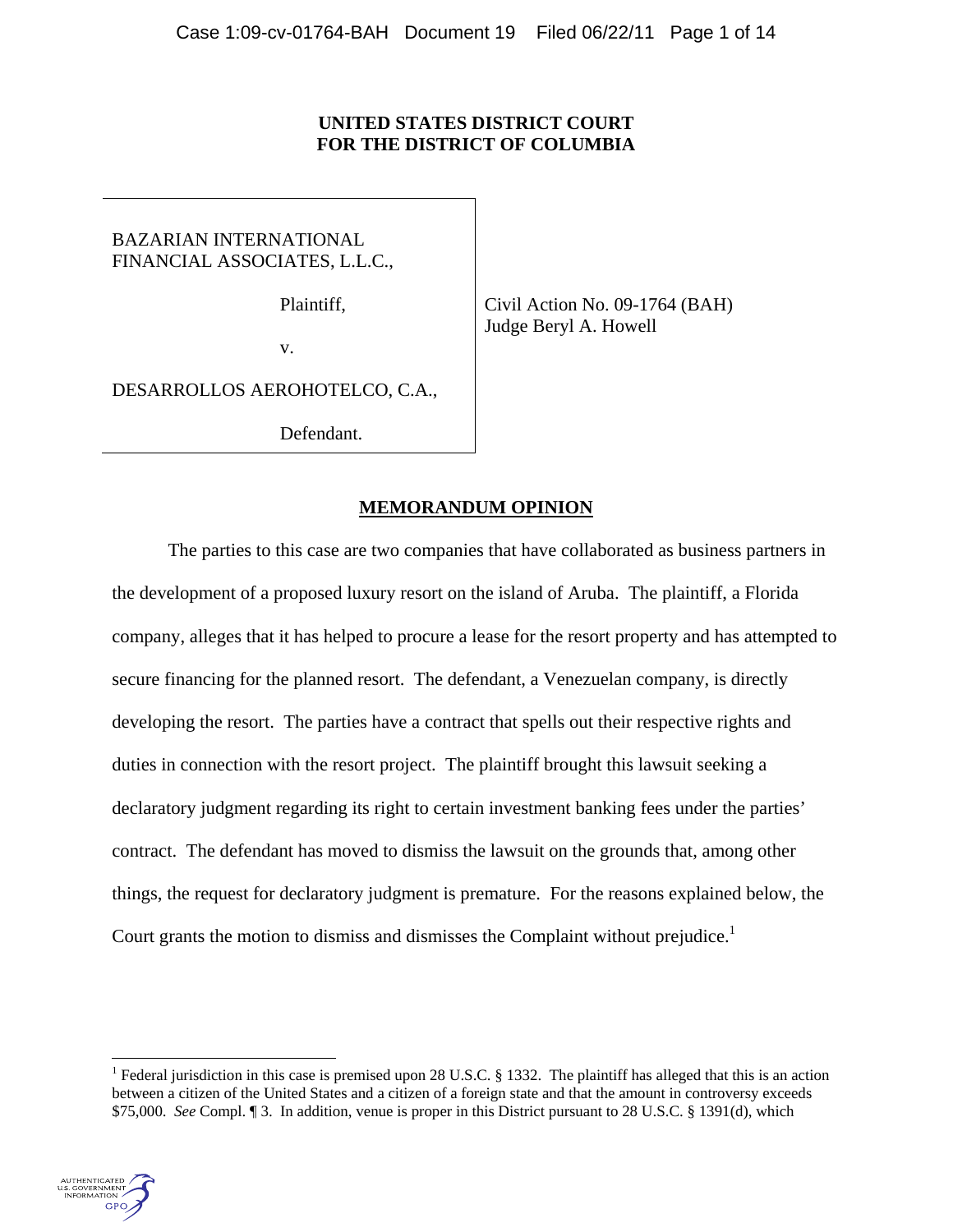## **I. BACKGROUND**

 $\overline{\phantom{a}}$ 

Plaintiff Bazarian International Financial Associates, L.L.C. ("BI") is a Florida company in the business of providing investment banking services. Compl. ¶ 1. In 2003, the Government of Aruba granted BI the option to lease land on Palm Beach, Aruba, in order to establish and develop a luxury resort (the "Palm Beach Option"). *Id.* ¶ 7. BI approached Ritz Carlton Hotels to manage this contemplated resort. *Id.* ¶ 8. While BI and Ritz Carlton were negotiating the possible sale of the Palm Beach Option, Ritz Carlton introduced BI to the defendant Desarrollos Aerohotelco, C.A., a Venezuelan company in the business of developing and owning hotels. *Id.*  $\P\P 2, 9.$ 

After several successful renewals of the option, BI and Ritz Carlton were unable to consummate sale of the Palm Beach Option. *Id.* ¶ 10. The option expired by its own terms at the end of 2006. *Id.* The Government of Aruba re-opened bids for the Palm Beach Option and the defendant retained BI to assist with its efforts to obtain the Palm Beach Option and to arrange for funding for the resort development project. *Id.* ¶¶ 11-12. BI and the defendant entered into an agreement on February 5, 2007, to memorialize their duties and obligations (the "Agreement"). *Id.* ¶ 12.

The Agreement called for the defendant to pay BI \$70,000 upon execution of the Agreement, which the defendant paid. *Id.* ¶¶ 14, 21. The Agreement also called for the defendant to pay BI \$70,000 upon award of the Palm Beach Option. *Id.* ¶ 15. In early 2008, the Government of Aruba did award the option to the defendant, and the defendant accordingly paid BI the second \$70,000 fee. *Id.* ¶ 26.

provides that "[a]n alien may be sued in any district." *Id.* ¶ 6. The contract at issue in this case also provides that disputes will be resolved by courts in the District of Columbia. *Id.*, Ex. A., ¶ 5.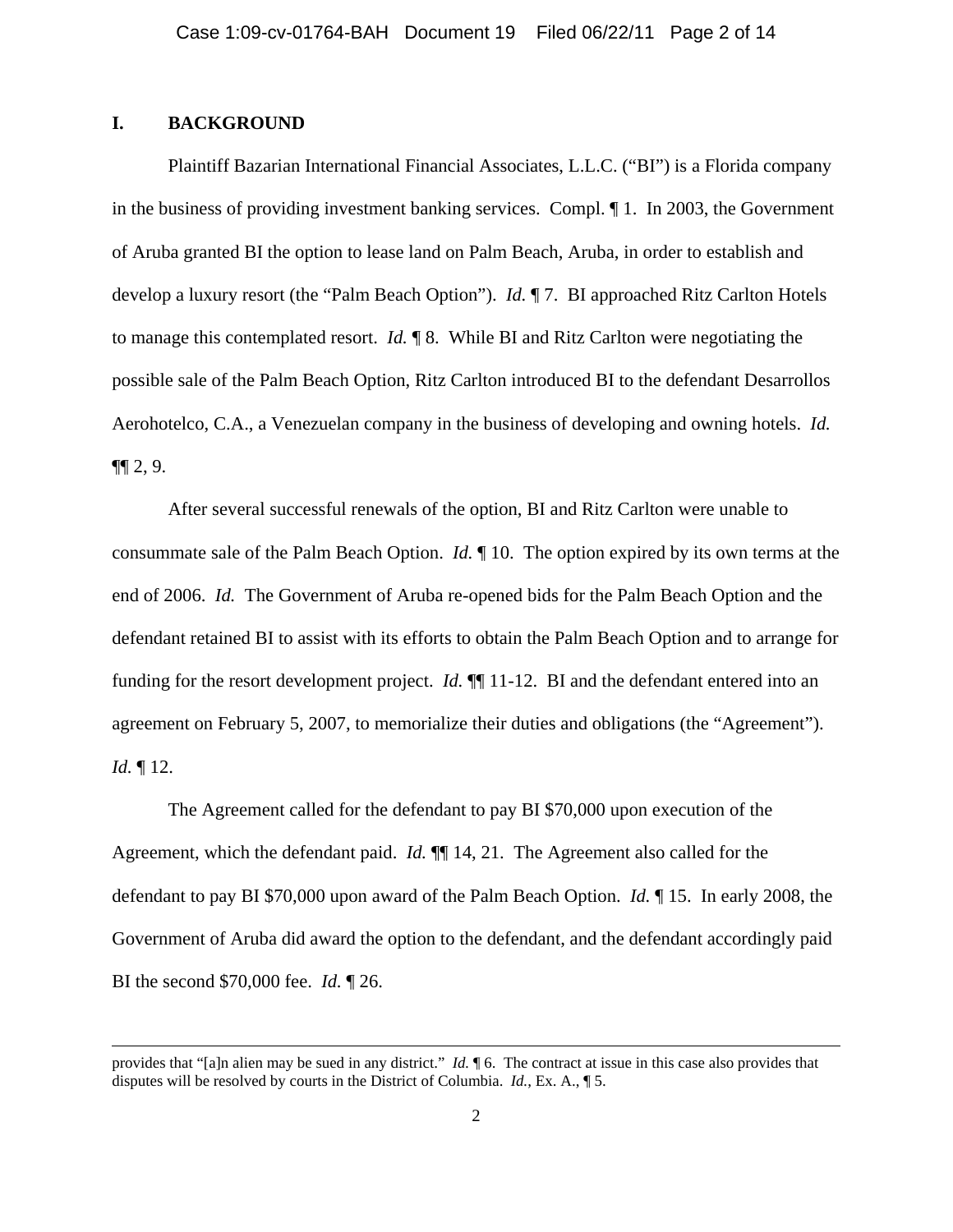## Case 1:09-cv-01764-BAH Document 19 Filed 06/22/11 Page 3 of 14

In addition to specifying that BI would help the defendant acquire the Palm Beach Option, the Agreement also called for BI to "perform exclusive investment banking services" in connection with the development of a luxury hotel and resort on the Palm Beach Option land (the "Project"). *Id.* ¶ 13. Specifically, BI was to "conduct negotiations . . . to secure, on a best efforts basis, financing for the Project." Compl. Ex. A, ¶ 1.D. In exchange for these services, the defendant agreed to pay BI a percentage-based investment-banking fee. *Id.* ¶ 2.C. According to the Complaint, BI is entitled to this fee under the Agreement upon settlement of binding loan or guarantee commitments for the Project obtained directly or indirectly by BI. Compl. ¶ 16. Payment of the fee becomes due "upon the earlier of the first draw-down of funds and/or first infusion of equity capital, provided that financing has been committed to the project as a result of the efforts of BI." *Id.* ¶ 18. The Agreement further entitles BI to this fee "if the financing for the Project is concluded within thirty-six (36) months following the termination of this Agreement from sources introduced to the Project by [BI]." Compl. Ex. A, ¶ 3. Finally, the Agreement also provides that it is to "become part of the relevant loan documents, management agreements, joint-venture agreements, guaranty agreements, bridge loan facilities and Memorandum of Association for [the] Project amongst and between the equity shareholders and lenders." *Id.*

In or about December 2006 and January 2007, BI allegedly introduced the defendant to key executives and decision-makers at two banks—AIB Bank and Scotiabank—to begin the process of obtaining financing for the Project. Compl. ¶¶ 23-24. BI also claims that it worked with the defendant to coordinate the financing process with these two banks. *Id.* ¶ 25.

Ultimately, the defendant chose not to proceed with Scotiabank but continued to pursue financing from AIB Bank. *Id.* ¶ 26. BI claims that it obtained an Indicative Term Sheet from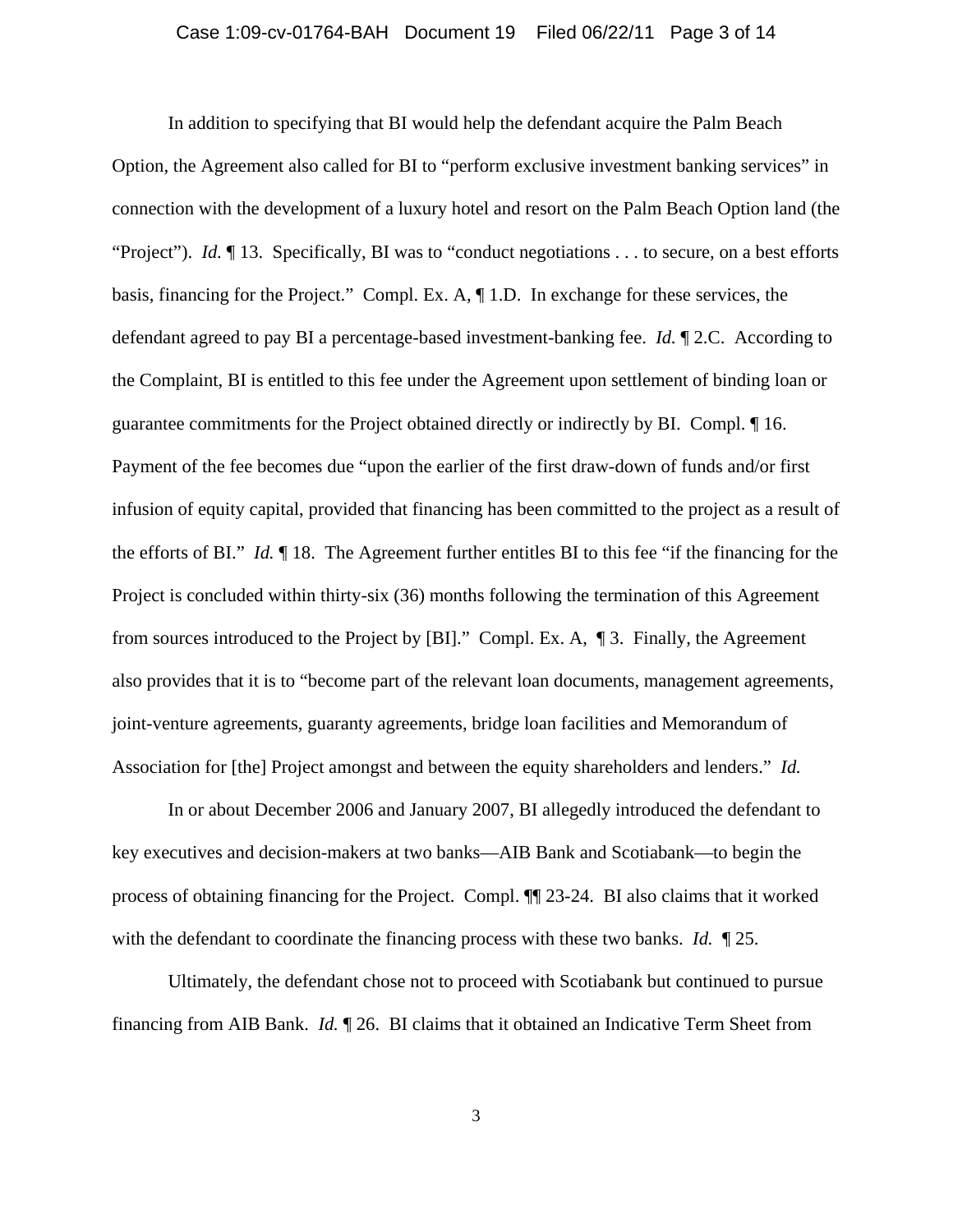## Case 1:09-cv-01764-BAH Document 19 Filed 06/22/11 Page 4 of 14

AIB Bank for the defendant as of March 26, 2007 setting forth a total facility amount of \$170 million. *Id.*

At some point thereafter, however, the relationship between BI and the defendant apparently soured. In around June 2009, the defendant allegedly informed BI in writing that it did not intend to pay the investment banking fees specified in the Agreement for Project financing from AIB Bank. *Id.* ¶ 28. BI claims that the defendant asserted that BI had no role in facilitating its relationship with AIB Bank. *Id.*

On September 17, 2009, BI brought this action seeking declaratory judgment as to whether it is entitled to the investment banking fees called for under the Agreement upon the settlement of binding loan or guarantee commitments for the Project from AIB Bank. *Id.* ¶ 33.

At the time of filing the Complaint on September 17, 2009, BI believed that AIB Bank would provide total project financing to the defendant, and anticipated the financing deal closing within sixty days of filing the Complaint. *Id.* ¶ 27. In October 2009, about a month after the filing of the instant Complaint, AIB Bank and various other lenders apparently did issue a financing commitment for the Project (the "AIB Financing Commitment"), although it appears that this loan commitment remains subject to various contingencies and the loan has never settled, closed, or been drawn upon. Def.'s Mot. Dismiss Pl.'s Compl. & Incorporated Mem. ("Def.'s Mem.") at 4. The defendant denies that BI had any involvement in obtaining the AIB Financing Commitment. Ex. A to Def.'s Mem., Declaration of Pedro Vera dated January 26, 2011 ("Vera Decl.") ¶ 9.

4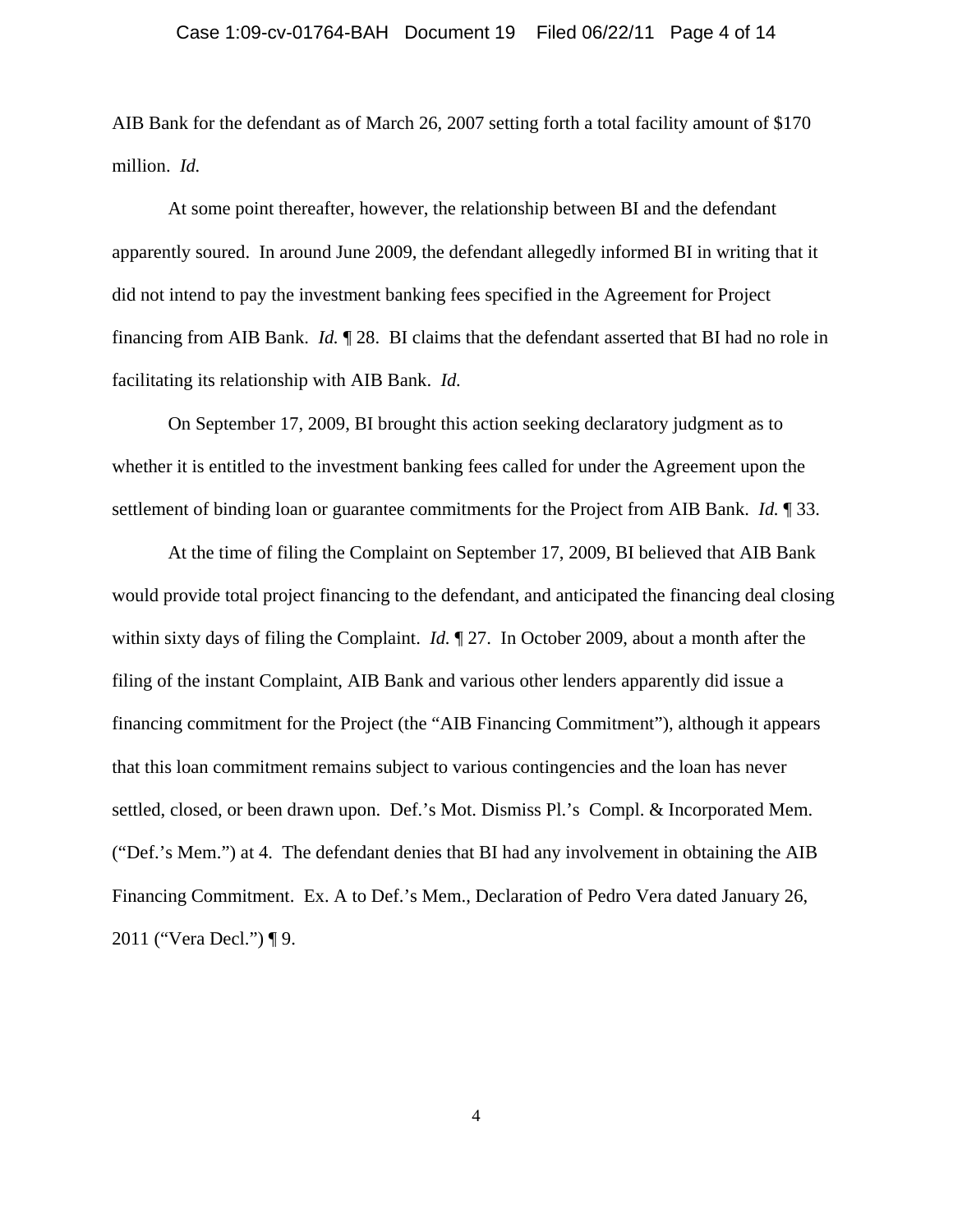On January 19, 2011, the defendant filed a motion to dismiss for lack of subject matter jurisdiction and for failure to state a claim upon which relief can be granted.<sup>2</sup> Def.'s Mem at 1. This motion is currently before the Court.

## **II. STANDARD OF REVIEW UNDER RULE 12(b)(1)**

A court must dismiss a case when it lacks subject matter jurisdiction. *McManus v. District of Columbia*, 530 F. Supp. 2d 46, 62 (D.D.C. 2007). "Plaintiff bears the burden of proving subject matter jurisdiction by a preponderance of the evidence." *Am. Farm Bureau v. U.S. EPA*, 121 F. Supp. 2d 84, 90 (D.D.C. 2000); *accord Lujan v. Defenders of Wildlife*, 504 U.S. 555, 561 (1992). It is well established that, in deciding a motion to dismiss for lack of subject matter jurisdiction, a court must construe the allegations in the Complaint liberally but "need not accept factual inferences drawn by plaintiffs if those inferences are not supported by facts alleged in the complaint, nor must the Court accept plaintiffs' legal conclusions." *Speelman v. United States*, 461 F. Supp. 2d 71, 73 (D.D.C. 2006); *see also Hohri v. United States*, 782 F.2d 227, 241 (D.C. Cir. 1986), vacated on other grounds, 482 U.S. 64 (1987). The Court must be assured that it is acting within the scope of its jurisdictional authority and therefore must give the plaintiff's factual allegations closer scrutiny when resolving a Rule 12(b)(1) motion than would be required for a Rule 12(b)(6) motion for failure to state a claim. *See Macharia v. United States*, 334 F.3d 61, 64, 69 (D.C. Cir. 2003); *Westberg v. FDIC*, 759 F. Supp. 2d 38, 41 (D.D.C. 2011); *Dubois v. Wash. Mut. Bank*, 2010 U.S. Dist. LEXIS 91855, at \*5-6 (D.D.C. Sept. 2, 2010); *Hoffman v. District of Columbia*, 643 F. Supp. 2d 132, 135-136 (D.D.C. 2009); *Grand Lodge of Fraternal Order of Police v. Ashcroft*, 185 F. Supp. 2d 9, 13-14

<sup>&</sup>lt;sup>2</sup> The lengthy delay between the filing of the Complaint and the filing of the motion to dismiss is attributable to BI's difficulties in serving the defendant, a Venezuelan corporation. The defendant did not appear in this Court until December 2010. *See* ECF Nos. 8-9.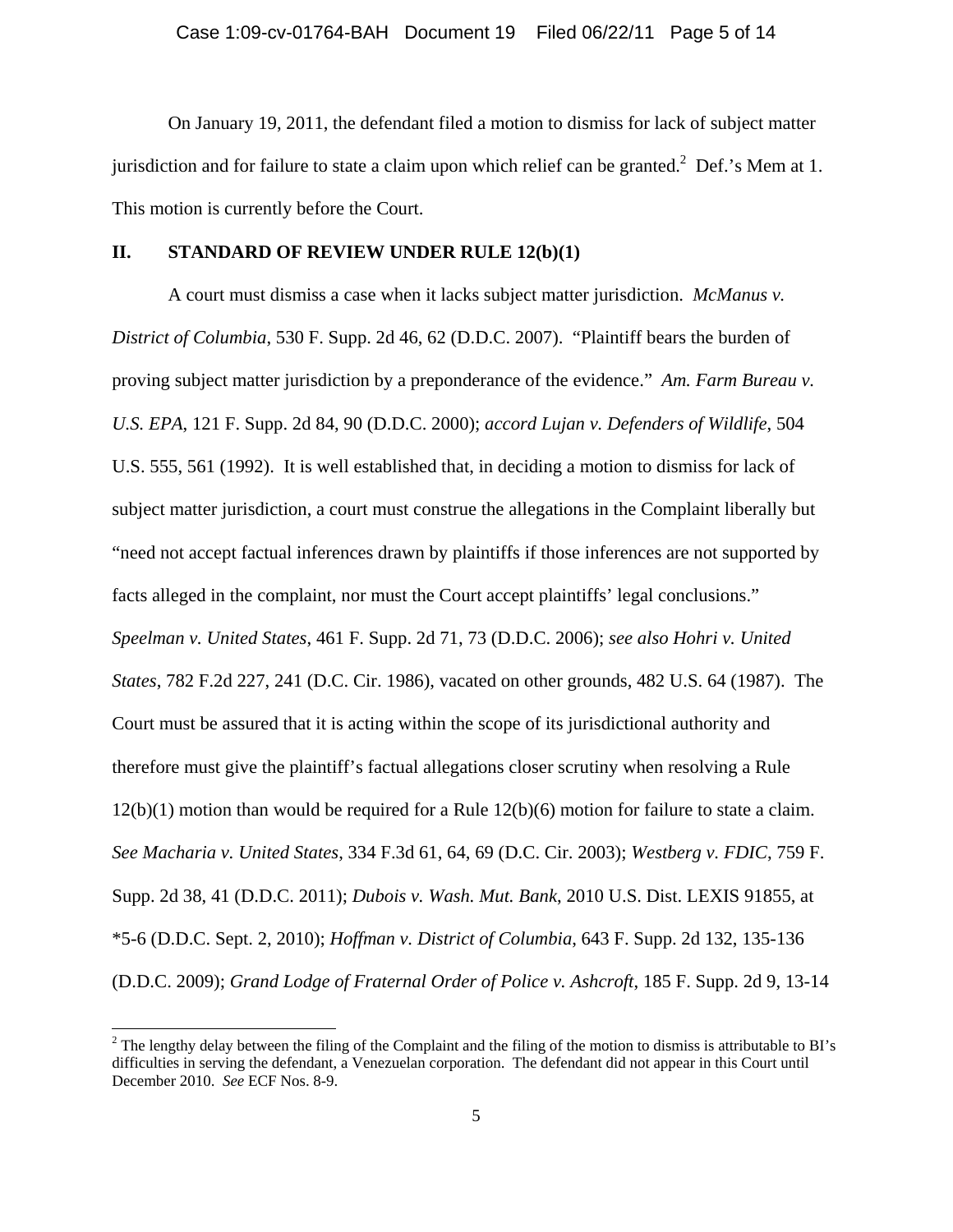## Case 1:09-cv-01764-BAH Document 19 Filed 06/22/11 Page 6 of 14

(D.D.C. 2001). In evaluating subject matter jurisdiction, the Court, when necessary, may look outside the Complaint to "undisputed facts evidenced in the record, or the complaint supplemented by undisputed facts plus the court's resolution of disputed facts." *Herbert v. Nat'l Acad. of Sci.*, 974 F.2d 192, 197 (D.C. Cir. 1992) (citing *Williamson v. Tucker*, 645 F.2d 404, 413 (5th Cir. 1981)); *see also Alliance for Democracy v. FEC*, 362 F. Supp. 2d 138, 142 (D.D.C. 2005).

#### **III. DISCUSSION**

In this case, BI seeks a declaratory judgment regarding its legal entitlements under the Agreement. The parties have briefed several substantive legal disputes about the proper construction of the Agreement's provisions. Before addressing any substantive issues of contractual interpretation, however, the Court must address the threshold questions of whether it has subject matter jurisdiction to entertain BI's claim and whether a declaratory judgment is appropriate in this case. As explained below, the Court finds that it lacks subject matter jurisdiction and that judicial intervention in this case is unwarranted at this time.

## **A. Declaratory Judgment is Not Appropriate Because BI Has Not Alleged a Justiciable Controversy**

 The Declaratory Judgment Act provides that "[i]n a case of actual controversy within its jurisdiction . . . any court of the United States . . . may declare the rights and other legal relations of any interested party seeking such declaration." 28 U.S.C. § 2201(a). Of course, under Article III of the U.S. Constitution, "[t]he federal courts are powerless to decide any matter unless it involves a case or controversy." *Fed. Express Corp. v. Air Line Pilots Ass'n*, 67 F.3d 961, 963 (D.C. Cir. 1995); *see also* U.S. Const., art. III, § 2. The case-or-controversy requirement prohibits courts from issuing advisory opinions or decisions based on hypothetical facts or abstract issues. *Flast v. Cohen*, 392 U.S. 83, 96, 100 (1968); *Westberg*, 759 F. Supp. 2d at 43.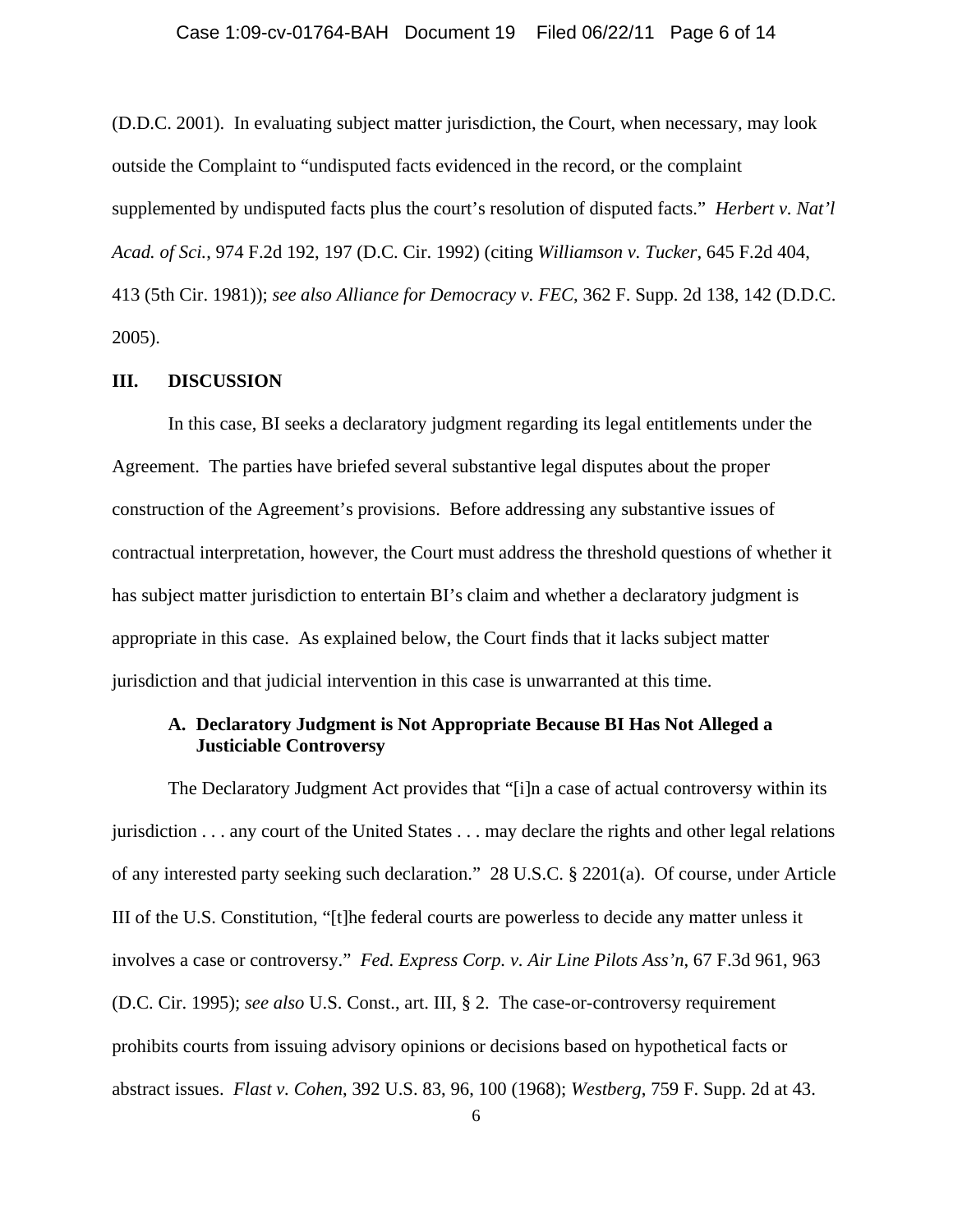## Case 1:09-cv-01764-BAH Document 19 Filed 06/22/11 Page 7 of 14

The term "actual controversy" in the language of the Declaratory Judgment Act is "one of emphasis, and not indicative of a different standard from Article III as to what qualifies as a controversy." *Fed. Express Corp.,* 67 F.3d at 964. "To establish that a matter is a 'controversy' rather than an abstract question, a party seeking declaratory relief must 'show that there is a substantial controversy, between parties having adverse legal interests, of sufficient immediacy and reality to warrant the issuance of a declaratory judgment.'" *Hoffman v. District of Columbia*, 643 F. Supp. 2d 132, 140 (D.D.C. 2009) (quoting *Md. Cas. Co. v. Pac. Coal & Oil Co.*, 312 U.S. 270, 273 (1941)).

In this case, BI asks the Court for a declaratory judgment confirming that "by virtue of BI's role in introducing Defendant to AIB Bank and efforts to obtain AIB Bank's commitment to provide Project financing, BI is entitled to the investment banking fees called for under the Agreement upon settlement of binding loan and/or guarantee commitments for the Project from AIB Bank." Compl. ¶ 33. BI concedes that the contingency that triggers the defendant's obligation to pay the fees—namely, settlement of binding loan or guarantee commitments from AIB Bank—has not occurred. Pl.'s Opp'n Def.'s Mot. Dismiss ("Pl.'s Mem.") at 6.

The defendant contends that BI's Complaint should be dismissed with prejudice for lack of subject matter jurisdiction pursuant to Rule  $12(b)(1)$  because there is no substantial controversy of sufficient immediacy and reality to warrant a declaratory judgment. Def.'s Mem at 1-2. According to the defendant, BI's claim is "based upon contingent and uncertain future rights . . . that may not occur at all" and "merely calls for the issuance of an advisory opinion." *Id.* at 9*.* 

 Despite the fact that the contingency that triggers its right to a fee has not occurred, BI asserts that "the existence of a contingency does not *per se* require a court to find that the

7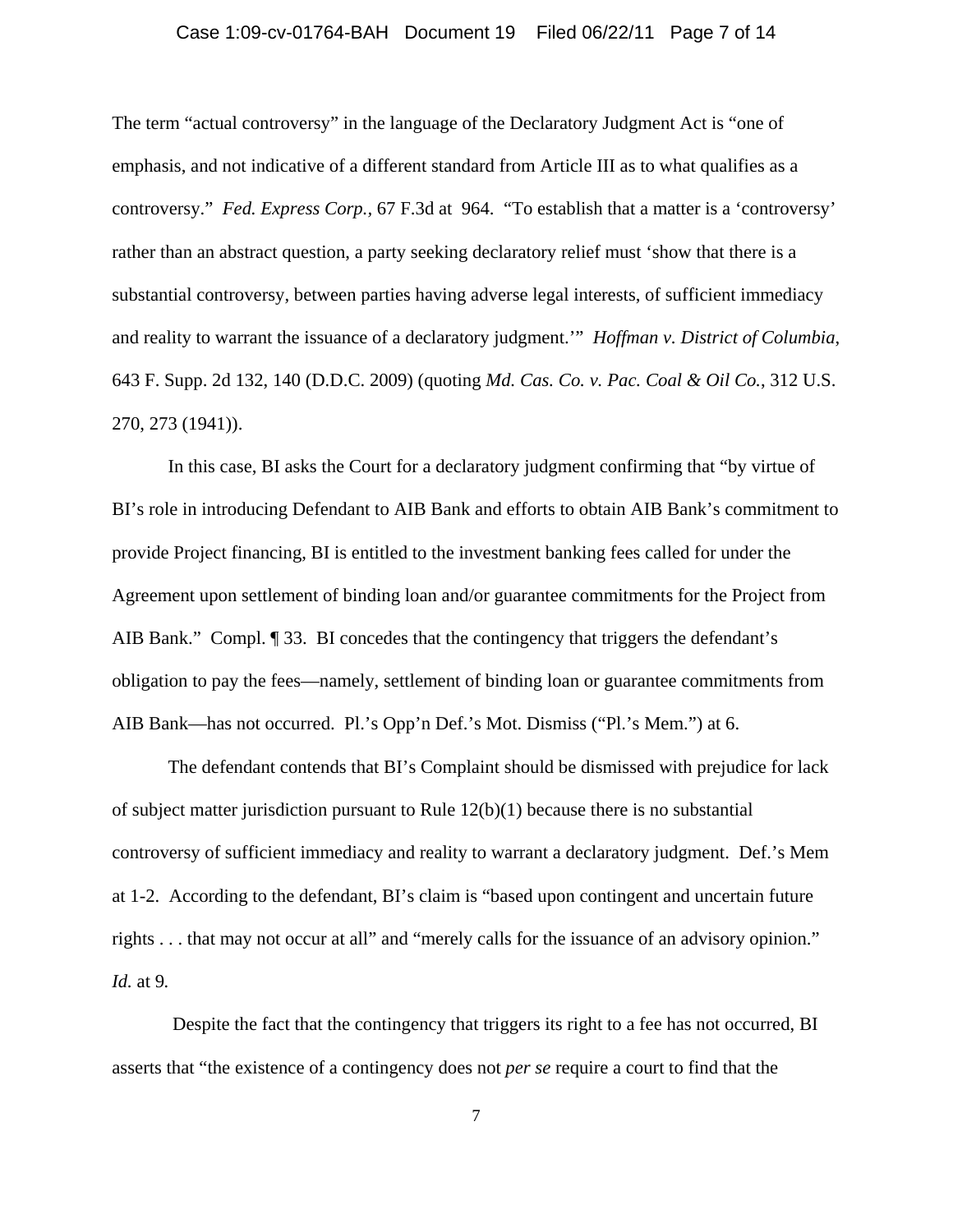#### Case 1:09-cv-01764-BAH Document 19 Filed 06/22/11 Page 8 of 14

issuance of a declaratory judgment would be improper." Pl.'s Mem. at 5 (quoting *Nat'l R.R. Passenger Corp. v. Consol. Rail Corp.*, 670 F. Supp. 424, 429-30 (D.D.C. 1987)). BI is correct. In evaluating whether a declaratory judgment claim that hinges on a contingency presents a justiciable controversy, courts look to the "practical likelihood" that the contingency will occur. *Nat'l R.R. Passenger Corp.*, 670 F. Supp. at 429-30; *see also Am. Exp. Bank Ltd. v. Banco Espanol de Credito*, S.A., 597 F. Supp. 2d 394, 405 (S.D.N.Y. 2009)*.* Ultimately, "the difference between an abstract question and a 'controversy' contemplated by the Declaratory Judgment Act is necessarily one of degree." *Federal Express Corp.,* 67 F.3d at 964 (quoting *Md. Cas. Co.*, 312 U.S. at 273). As explained below, BI has failed to establish a practical likelihood that settlement of binding loan or guarantee commitments for the Project will actually occur. Therefore, the Court must conclude that there is no substantial controversy of sufficient immediacy and reality to warrant the issuance of a declaratory judgment at this time.

In the Complaint, BI has alleged only that it obtained a non-binding indicative term sheet for the defendant from AIB Bank. Compl. ¶ 26; Def.'s Mem at 4. BI's entitlement to payment under the Agreement is not triggered, however, until the settlement of binding loan or guarantee commitments for the Project. Compl. *¶* 16. Since the Complaint does not even allege that AIB Bank agreed to provide any financing to the Project, the Complaint itself does not sufficiently allege a practical likelihood that BI will become entitled to investment banking fees under the Agreement. The likelihood of BI's ultimate entitlement to an investment banking fee remains highly uncertain and speculative when based merely on the allegation that BI helped the defendant obtain a non-binding term sheet reflecting a potential loan proposal. *See Am. Exp. Bank Ltd.*, 597 F. Supp. 2d at 406 (finding "[d]ismissal pending further developments" to be "the proper course" where claim hinged on "multiple contingencies"). Accordingly, the Complaint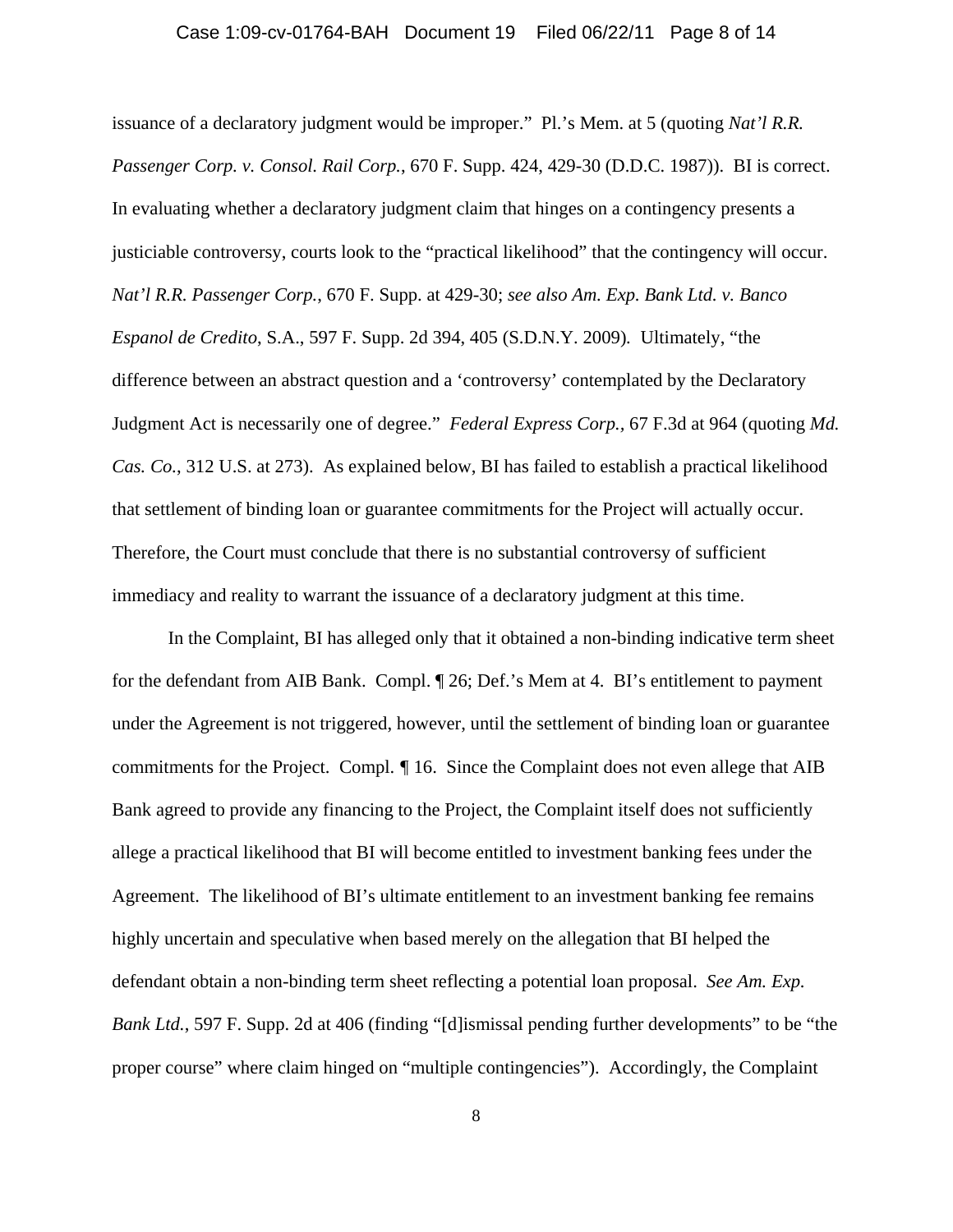## Case 1:09-cv-01764-BAH Document 19 Filed 06/22/11 Page 9 of 14

itself does not present a substantial controversy of sufficient immediacy and reality to warrant declaratory relief.

BI's opposition to the motion to dismiss relies on an additional factual allegation not mentioned in the Complaint – i.e., the existence of the AIB Financing Commitment, which the defendant apparently entered into on October 26, 2009, approximately one month after the Complaint was filed. In considering a motion to dismiss for lack of subject matter jurisdiction under Rule  $12(b)(1)$ , the Court may consider undisputed factual information outside the pleadings. *Herbert*, 974 F.2d at 197. Accordingly, the Court may consider factual information regarding the AIB Financing Commitment in assessing whether there is subject matter jurisdiction to entertain BI's declaratory judgment claim. Even upon consideration of the record facts relating to the AIB Financing Commitment, however, there is still an insufficient basis to conclude a justiciable controversy exists.<sup>3</sup>

The existence of the AIB Financing Commitment was first disclosed to this Court in the defendant's motion to dismiss, which was filed on January 31, 2011, approximately a year and a half after the Complaint was filed. *See* Def.'s Mem. at 4. Both BI and the defendant cite to a declaration filed by the defendant – the Declaration of Pedro Vera, an officer of the defendant –

l

<sup>&</sup>lt;sup>3</sup> While the Court may consider materials outside the pleadings in assessing jurisdictional sufficiency, an opposition to a motion to dismiss is not a proper medium for BI to invoke significant factual allegations that go to the merits of BI's claim, such as the allegations regarding the AIB Financing Commitment in this case. *See Middlebrooks v. Godwin Corp.*, 722 F. Supp. 2d 82, 87 n.4 (D.D.C. 2010) (noting that a "plaintiff may not amend [its] complaint by the briefs in opposition to a motion to dismiss"); *Arbitraje Casa de Cambio, S.A. de C.V. v. U.S. Postal Serv.,* 297 F. Supp. 2d 165, 170 (D.D.C. 2003) ("It is axiomatic that a complaint may not be amended by the briefs in opposition to a motion to dismiss."). BI notes in a footnote in its opposition that the Complaint alleged its belief that AIB Bank would "close on the Project financing within 60 days," and that "[s]hould the Court deem the [AIB Financing Commitment] a matter for allegation in the Complaint . . . BI would respectfully request leave to amend the Complaint." Pl.'s Mem. at 8 n.2. BI, however, has only stated that it would request leave to amend in this footnote and has not filed any motion to amend its Complaint in conformity with the Federal Rules of Civil Procedure and the Local Civil Rules of this District. *See* Local Civil Rule LCvR 7(i) ("A motion for leave to file an amended pleading shall be accompanied by an original of the proposed pleading as amended."). In addition, as discussed *infra*, it does not appear that the Complaint's allegations predicting a likely closing on the project financing within 60 days were correct. The loan contemplated in the AIB Financing Commitment apparently has never settled, closed, or been drawn upon, and remains subject to various contingencies. *See* Vera Decl. *¶¶* 8-10.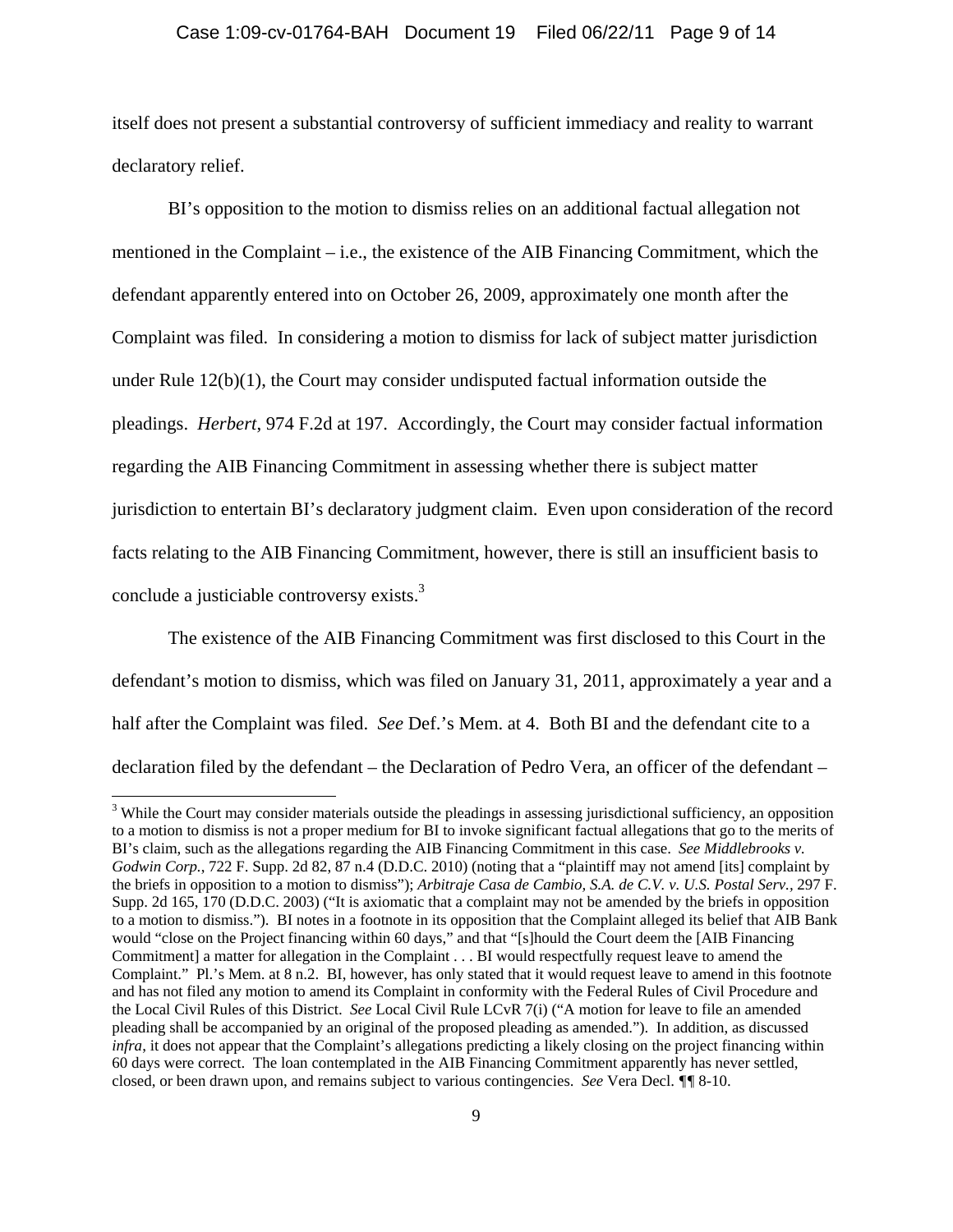## Case 1:09-cv-01764-BAH Document 19 Filed 06/22/11 Page 10 of 14

as their source for information regarding the AIB Financing Commitment. *See id*.; Pl.'s Mem. at 6; Vera Decl. The Vera Declaration describes the AIB Financing Commitment as a "binding and enforceable financing loan facility agreement" entered into on October 26, 2009. Vera Decl. ¶ 8. The declaration, however, goes on to deny BI's involvement in obtaining the AIB Financing Commitment and, most importantly for the present inquiry, states that the AIB Financing Commitment is "still subject to a numerous contingencies and conditions, has not been settled upon and there has not been any draws made by the borrowers pending a final closing [sic]." *Id. ¶¶* 9-10. According to the declaration, "[i]t is unknown when, and if, the various contingencies and conditions of the [AIB] Facility Agreement will be satisfied and no settlement or closing date is currently scheduled to take place in the near future." *Id. ¶* 10.

While the existence of the AIB Financing Commitment certainly comes closer to establishing a practical likelihood that the loan settlement will occur, the Court still would not conclude that settlement is likely due to the facts in the Vera Declaration, upon which both parties rely. Significantly, the AIB Financing Commitment remains subject to various contingencies and "no settlement or closing date is currently scheduled to take place in the near future," despite the fact that the AIB Financing Commitment was entered into in October 2009, approximately 20 months ago. These facts do not establish that a settlement or closing is particularly likely to occur.

In addition to the argument based upon the AIB Financing Commitment, BI's opposition also raises additional legal issues involving a "drop dead fee" to which BI may be entitled "even if the loan does not settle." Pl.'s Mem. at 6. BI's invocation of the drop dead fee, which is not mentioned in the Complaint, only serves to underscore the abstract and contingent nature of the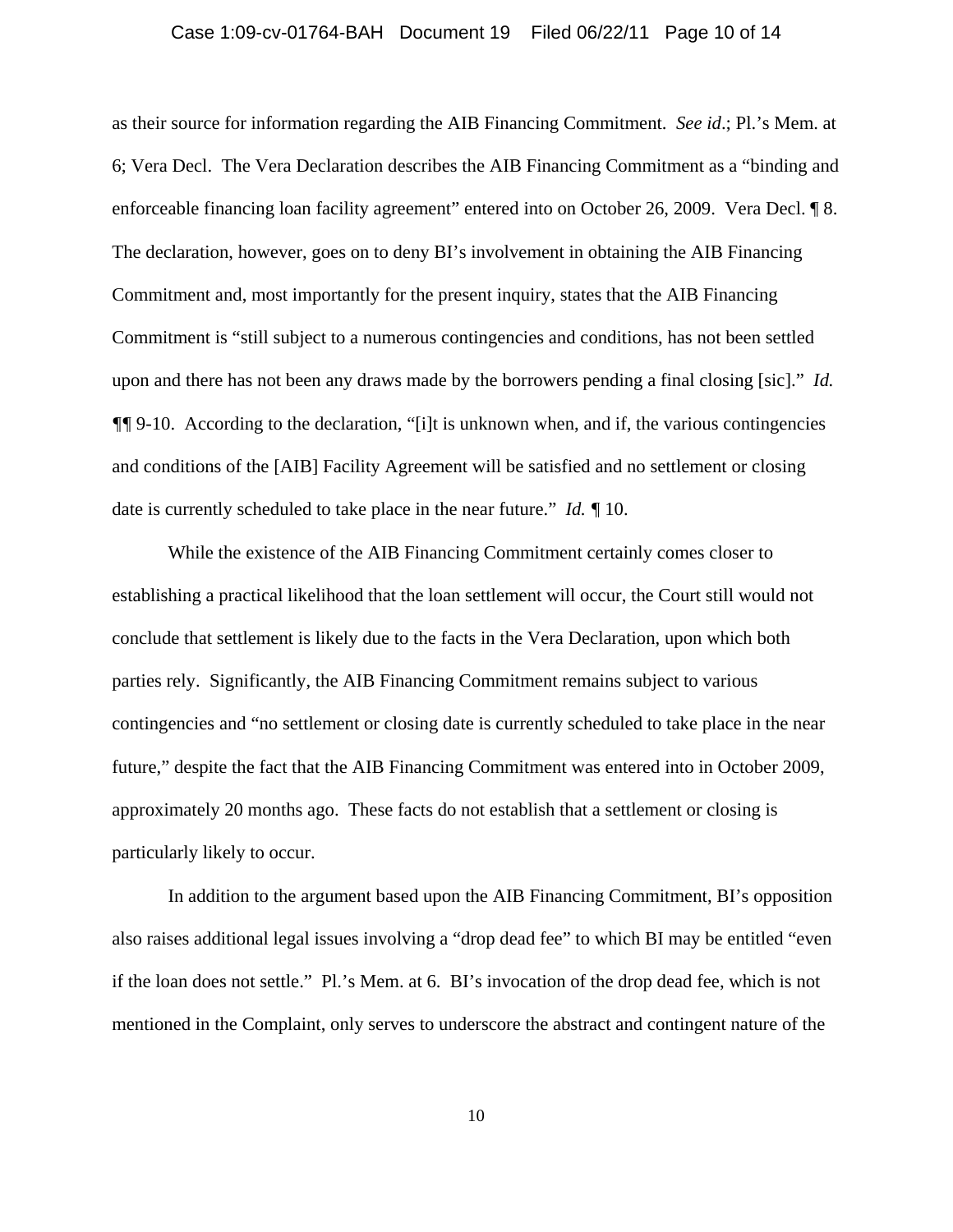## Case 1:09-cv-01764-BAH Document 19 Filed 06/22/11 Page 11 of 14

parties' dispute at this time and the corresponding uncertainty regarding the factual and legal claims that must be resolved.

Thus, considering all the relevant facts and claims, the Court concludes that it lacks subject matter jurisdiction because the facts of this case do not present an actual controversy within the meaning of the Declaratory Judgment Act and Article III of the U.S. Constitution. Therefore, the Complaint will be dismissed without prejudice to BI's ability to file a new complaint, if necessary, at an appropriate time in the future. $4$ 

## **B. The Court Would Exercise its Discretion to Abstain from Entertaining the Claim for Declaratory Relief**

Even if subject matter jurisdiction did exist, the Court still has broad discretion to abstain from entertaining an action for declaratory judgment. *Patton Boggs, LLP v. Chevron Corp.*, No. 10-cv-01975, 2011 WL 1474866, at \*7 (D.D.C. Apr. 19, 2011) ("District courts possess discretion in determining whether and when to entertain an action under the Declaratory Judgment Act, even when the suit otherwise satisfies subject matter jurisdictional prerequisites.") (quoting *Wilton v. Seven Falls Co*., 515 U.S. 277, 282 (1995)); *see also MedImmune, Inc. v. Genentech, Inc*., 549 U.S. 118, 136 (2007). The text of the Declaratory Judgment Act itself, which provides that a court "*may* declare the rights and other legal relations of any interested party seeking such declaration," illustrates the permissive nature of declaratory judgment jurisdiction. 28 U.S.C. § 2201(a) (emphasis added). "In deciding whether to exercise its permissive jurisdiction over declaratory actions, a court may consider 'equitable, prudential, and policy arguments.'" *Swish Mktg., Inc. v. F.T.C.*, 669 F. Supp. 2d 72, 76 (D.D.C. 2009) (quoting

 $\overline{\phantom{a}}$ 

 $4$  The Court will not dismiss the Complaint with prejudice, as the defendant has urged, because without subject matter jurisdiction, the Court does not have the power to reach the merits of the case and lacks the power to dismiss with prejudice. *Tunica-Biloxi Tribe of La. v. United States*, 655 F. Supp. 2d 62, 65 (D.D.C. 2009) ("[D]ismissals for lack of jurisdiction are not decisions on the merits ... thus, where a court lacks subject-matter jurisdiction, it also lacks the power to dismiss with prejudice.") (internal citations and quotations omitted).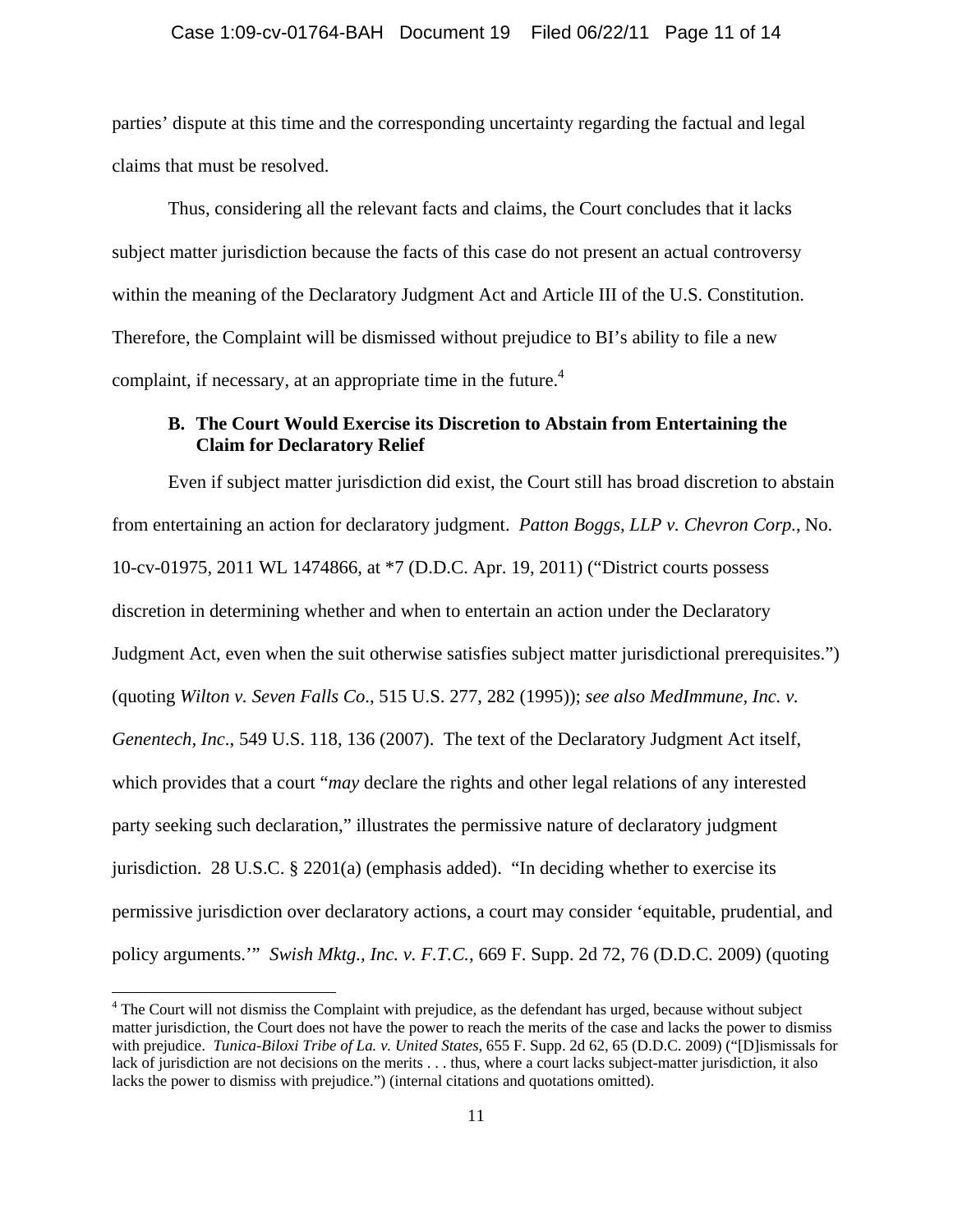### Case 1:09-cv-01764-BAH Document 19 Filed 06/22/11 Page 12 of 14

*MedImmune, Inc.*, 549 U.S. at 136). While there is no list of dispositive factors for determining when the Court should exercise its discretion to hear a declaratory judgment action, "the D.C. Circuit has listed several relevant considerations to guide the Court's analysis." *Id.* Those factors include:

Whether a declaratory judgment would finally settle the controversy between the parties; whether other remedies are available or other proceedings pending; the convenience of the parties; the equity of the conduct of the declaratory judgment plaintiff; prevention of "procedural fencing"; the state of the record; the degree of adverseness between the parties; and the public importance of the question to be decided.

*Id.* (quoting *Hanes Corp. v. Millard*, 531 F.2d 585, 591 n. 4 (D.C. Cir. 1976)).

Based on the facts in this case as they currently stand, the Court would decline to entertain the claim for declaratory judgment. A declaratory judgment as to the parties' respective rights and obligations under the Agreement is not likely to settle the dispute between the parties because the dispute appears to involve both factual and legal issues. For example, the parties dispute the circumstances in which BI is legally entitled to fees under the Agreement as well as the factual issue of whether BI had a role in procuring the AIB Financing Commitment. *See* Vera Decl. ¶ 9; Pl.'s Mem. at 6. Thus, even if the Court were to enter a declaratory judgment regarding the parties' legal rights and obligations under the Agreement, factual disputes would likely remain.<sup>5</sup> In addition, as noted above, BI's opposition raises additional legal issues involving a "drop dead fee" to which BI may be entitled if the loan does not settle. Given the uncertain and shifting nature of BI's allegations and the existence of factual disputes that would not be resolved by a declaratory judgment, the Court would not exercise its discretion to entertain a declaratory judgment claim in this case at this time.

 $\overline{\phantom{a}}$ 

 $<sup>5</sup>$  The Court is cognizant of the legal dispute between the parties involving Section 2.B of the Agreement regarding</sup> whether BI had to obtain the binding loan or guarantee agreements within eight weeks from the date of the Agreement, i.e., by April 2, 2007. Pl.'s Mem. at 6; Def.'s Reply Supp. Mot. Dismiss. Pl.'s Compl. At 2-3. The Court need not resolve this dispute, however, given the Court's conclusion that it lacks subject matter jurisdiction.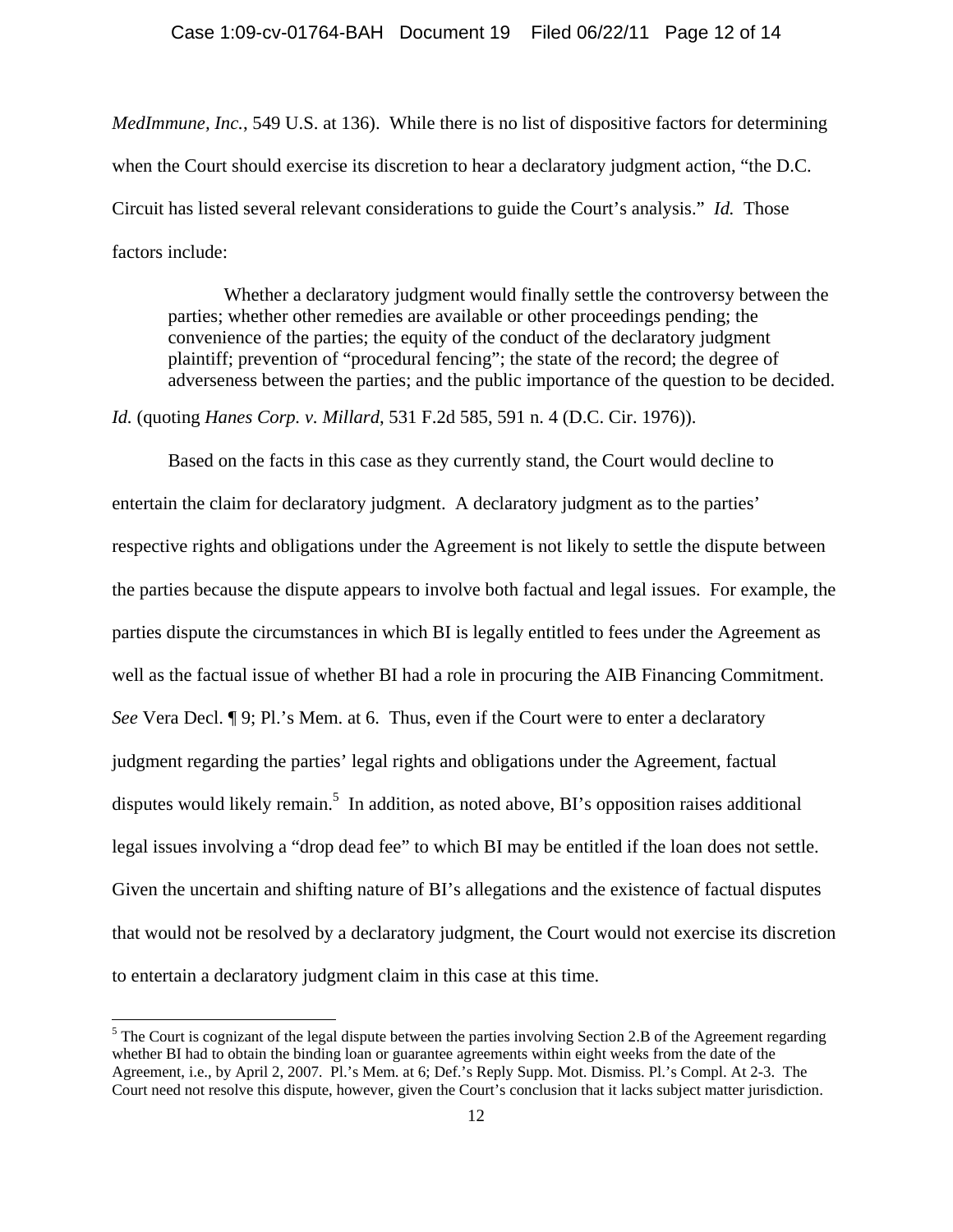## Case 1:09-cv-01764-BAH Document 19 Filed 06/22/11 Page 13 of 14

Consideration of the purposes of the Declaratory Judgment Act also favors abstention. For example, the purposes of the Declaratory Judgment Act include "minimiz[ing] the danger of avoidable loss and the unnecessary accrual of damages and [affording] one threatened with liability an early adjudication without waiting until an adversary should see fit to begin an action after the damage has accrued." 10B CHARLES WRIGHT AND ALAN MILLER, FED. PRAC. & PROC. CIV., § 2751 (3d ed.). The purpose of minimizing avoidable loss and damages is not implicated here because BI is not suffering any ongoing harm from the dispute and the amount of damages – which is fixed at two percent of the loan value – will not be minimized by early adjudication. Nor is BI a party threatened with liability whom a declaratory judgment might relieve "from the Damoclean threat of impending litigation which a harassing adversary might brandish, while initiating suit at his leisure—or never." *Id.* (quotation omitted).

With respect to avoiding damages, BI does argue that because the Agreement calls for its entitlement to fees to be made a part of the loan documents, BI's "ability to be paid from the loan proceeds will [be] lost" if BI "has to wait until after settlement and then obtain a breach of contract judgment." Pl.'s Mem. at 7 n.1. This argument is unavailing, however. The Court fails to comprehend how the defendant's purported pre-existing legal obligation to pay BI a twopercent fee under the Agreement would be affected by the mention of this fee arrangement in subsequent loan documents. Additionally, to the extent BI argues that a declaratory judgment "would enable and compel the . . . payment of [the investment banking] fees as part of the loan closing," *id.*, it is unclear how this claim harmonizes with the Complaint's assertion that payment of the fees becomes due "upon the earlier of the first draw-down of funds and/or first infusion of equity capital.'" Compl. ¶ 18. In any event, the Court expresses no opinion on whether BI will